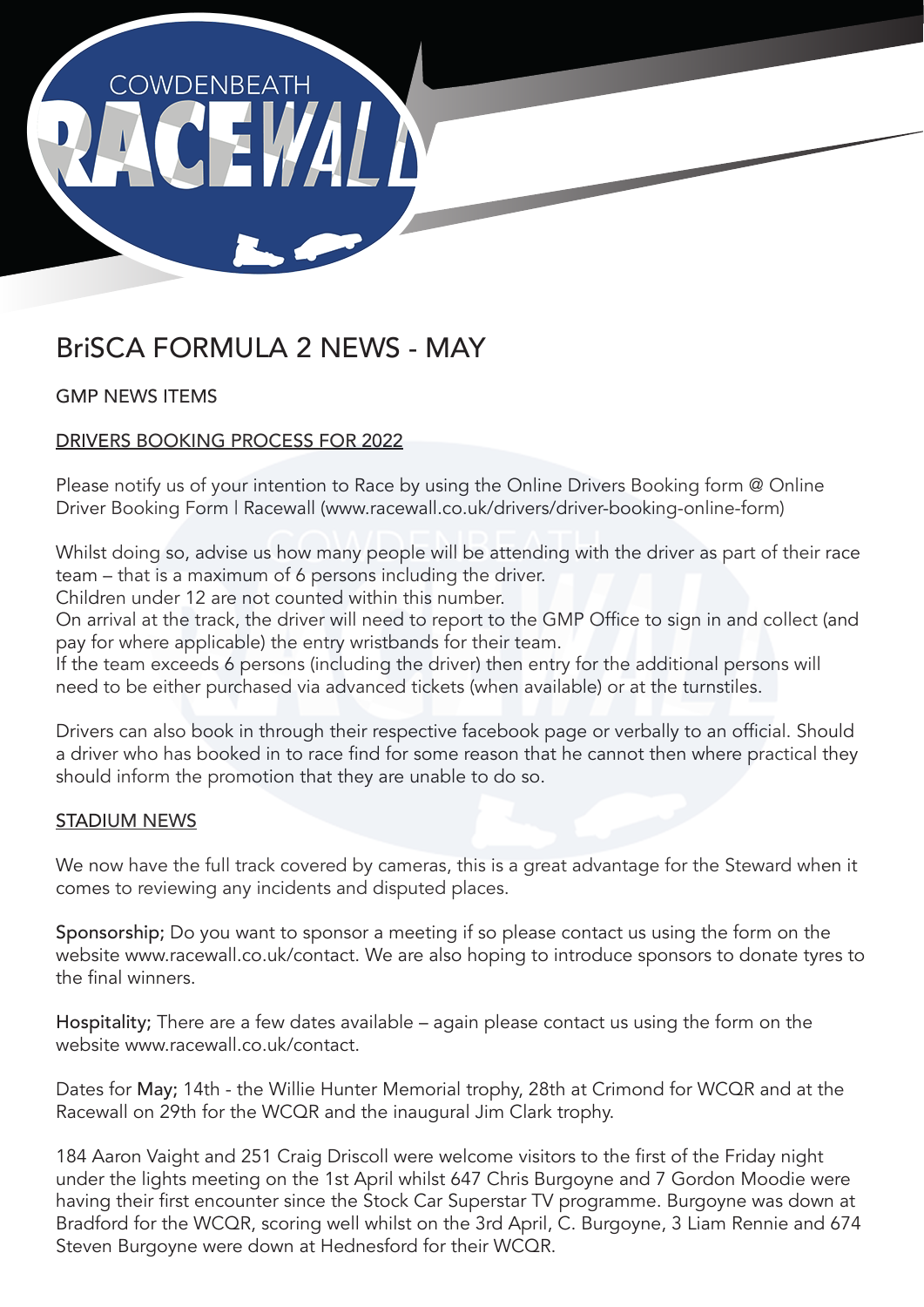The Easter weekend gave drivers who wanted to travel the opportunity to pick up four meetings in as many days. Skegness was on on Friday 15th , the Racewall on the 16th, Bristol the 17th and either Taunton or Buxton on the 18th.

The Racewall Final was for the Allan Cuthill Memorial trophy with the Cuthill family been able to arrange for sponsors for the final. The first grading period ended on the 15th April and congratulations go to 172 Trevor Harris who has moved to the red grade for the first time.

### ON TRACK NEWS

#### 1 APRIL

The first of the Friday night meetings attracted some fourteen drivers including 184 Aaron Vaight and 251 Craig Driscoll. However, it was 7 Gordon Moodie and 647 Chris Burgoyne who dominated the proceedings.

Heat one was led off by 172 Trevor Harris who soon had 621 Emma Mellis in tow. There was no stopping Moodie and he was ahead around the mid point before going on to win from C. Burgoyne and 3 Liam Rennie whilst 629 Euan Millar sneaked fourth, minus a tyre after Harris and Mellis tangled with sight of the finish line. 975 Graeme Leckie was the initial leader when heat two got underway and soon he was being chased by Moodie and C. Burgoyne. This time C. Burgoyne got ahead and he took the lead during the closing stages to win from Moodie and 3 Liam Rennie.

Mellis led the field away at the start to the final chased by Leckie and 217 Craig Reid b ut it didn't take long for Moodie and C. Burgoyne to work their way to the front of the red graders and then through the field. Mellis was to lose out as Moodie went through for his second final win of the season and followed home by C. Burgoyne with 674 Steven Burgoyne snatching third from Rennie towards the end of the race.

HEAT 1; 7, 647, 3, 629, 251, 184, 652, 280, 621,975 HEAT 2; 647, 7, 3, 629, 674, 652, 184, 280, 251, 17 FINAL; 7, 647, 674, 3, 621, 251, 652, 184, 280, 975

GN; Cancelled

#### 9 APRIL

Amongst those racing was NI 467 Aiden McFerran was welcome visitor but there were a few regular drivers missing. 92 John Hogg and 391 Gregor Turner were back although the latter suffered from electrical problems throughout the evening.

Heat one saw 7 Gordon Moodie trying to leap over 629 Euan Millar at the start to the meeting but whilst 172 Trevor Harris led for a good part of the race he was to lose out to Moodie during the closing stages. Heat two was straight forward with Harris leading from start to finish to win from Turner and Moodie.

Harris led the final from 975 Graeme Leckie and 17 Paul Reid but as the reds charged down the back straight, 647 Chris Burgoyne emerged ahead of Moodie but behind 3 Liam Rennie. Harris continued to lead until the closing stages when he lost out to Rennie, C. Burgoyne and Moodie in quick succession. Despite leading Rennie had to survive a few laps of heavy contact from C. Burgoyne he held on to win. For his pains Rennie received a tyre from North Lodge Transport.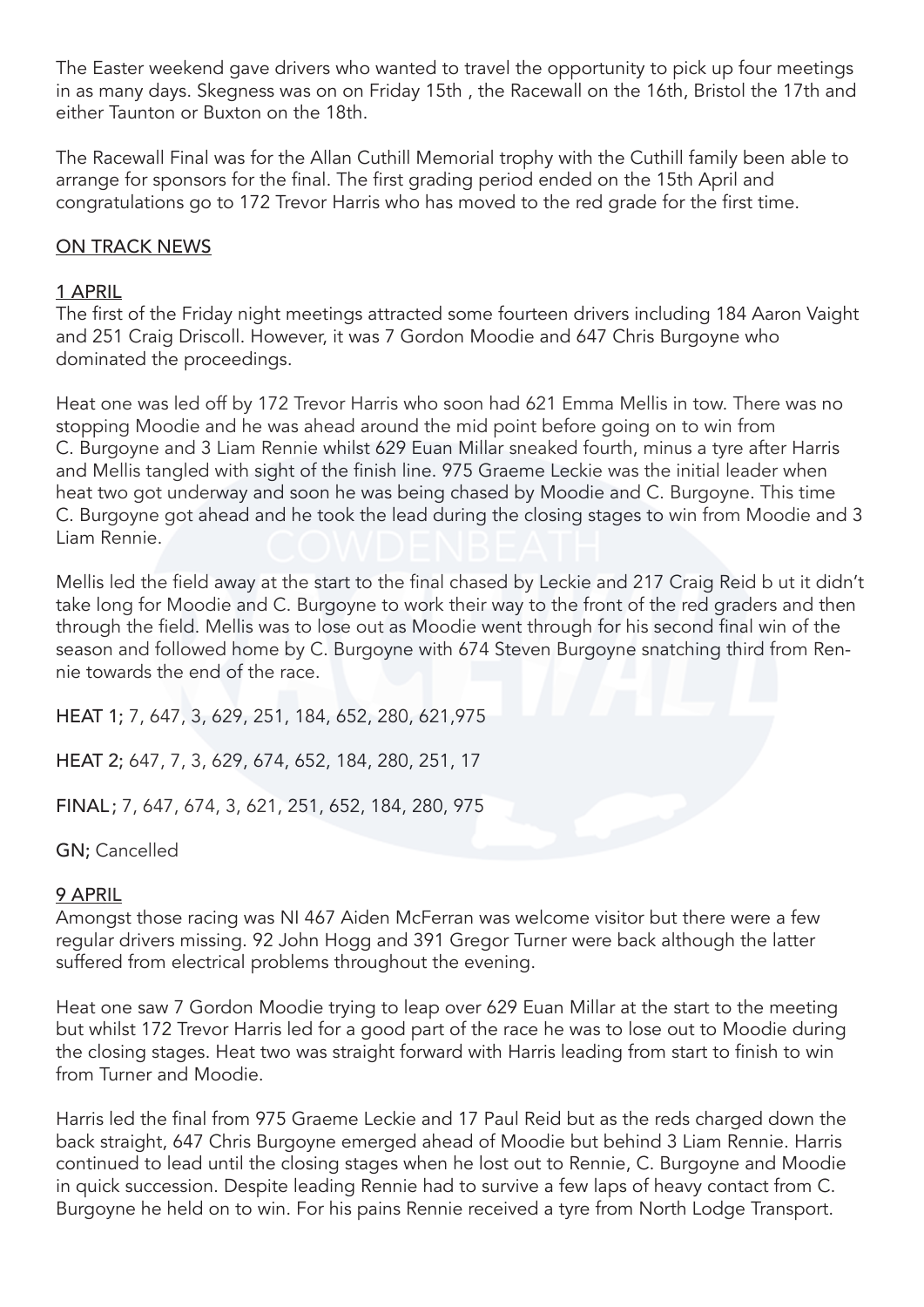Moodie ended the evening by winning the GN with Rennie in eighth place.

HEAT 1; 7. 647. 3, 172, 674, 975, 17, 16, 652, 92 HEAT 2; 172, 391, 7, 3, 647, 075, 674, 16, 17, 652 FINAL; 3, 647. 7, 172, 652, 629, 975, 674, 116, 17

GN; 7, 647, 172, 674, 16, 17, 652, 2, 075, 92

### 16 APRIL

Back from their Friday night racing at Skegness were 7 Gordon Moodie and 975 Graeme Leckie. The opening heat was led off by 172 Trevor Harris but when 16 Craig Wallace and 629 Euan Millar tangled the race was suspended, Harris led on the restart but when he slowed 391 Gregor Turner took over but he was to spin and that allowed Moodie to go through to win from 647 Chris Burgoyne and 17 Paul Reid. Heat two saw Harris soon on the side lines and in the end it was E.Millar who led home C. Burgoyne and Moodie.

When the final started Turner had to survive an opening bend challenge from Leckie before easing away from the field. C. Burgoyne got ahead of Moodie and then E. Millar before setting off to catch those ahead. However the gap was too great and Turner held on to win from C. Burgoyne and E. Millar with P. Reid, Harris and 679 Kieran Howie with tyres all presented by the Cuthill family.

C. Burgoyne won the GN from Moodie and 674 Steven Burgoyne.

HEAT 1; 7, 647, 17, 674, 16, 402, 975, 679,391, 217

HEAT 2; 629, 647, 7., 391, 674, 975, 17, 402, 652, 92

FINAL; 391, 647, 639, 674, 17, 16, 7, 679, 92, 975

GN; 647, 7, 674, 629, 16, 17, 975, 402, 852, 679

## GRADES EFFECTIVE - 30th April 2022

Superstar; 3, 7, 16

Red; 172, 391, 975

Blue 92, 652

Yellow; 17

All others as previous grading

#### TRACK CHAMPIONSHIPS